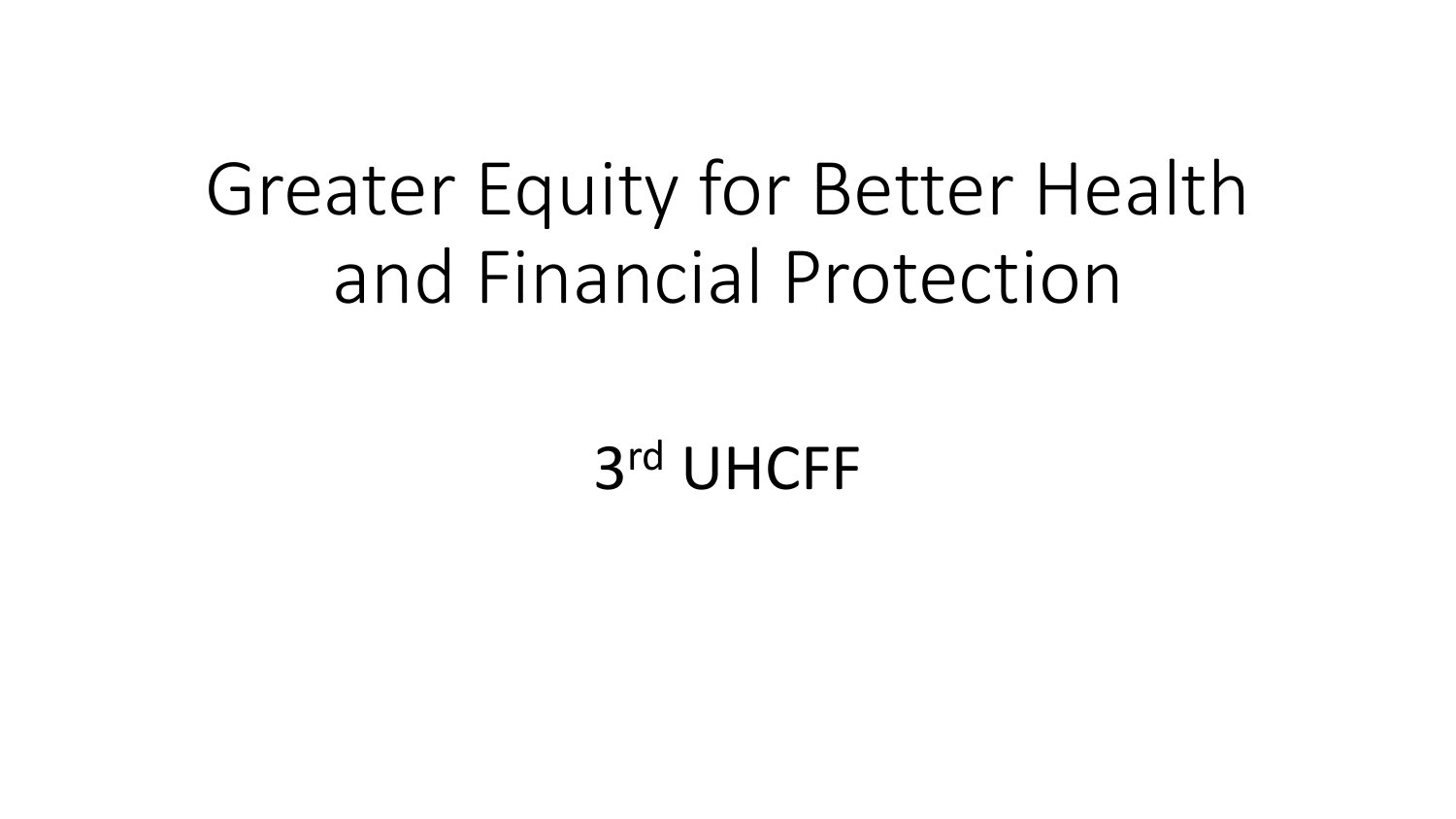### The challenge

Unacceptable rate of progress towards UHC

Inequities across countries, and within countries, in service coverage, financial protection, spending levels

How can we achieve **fairness in all financing policies**:

Avoid unacceptable choices Establish fair processes Monitor policy impact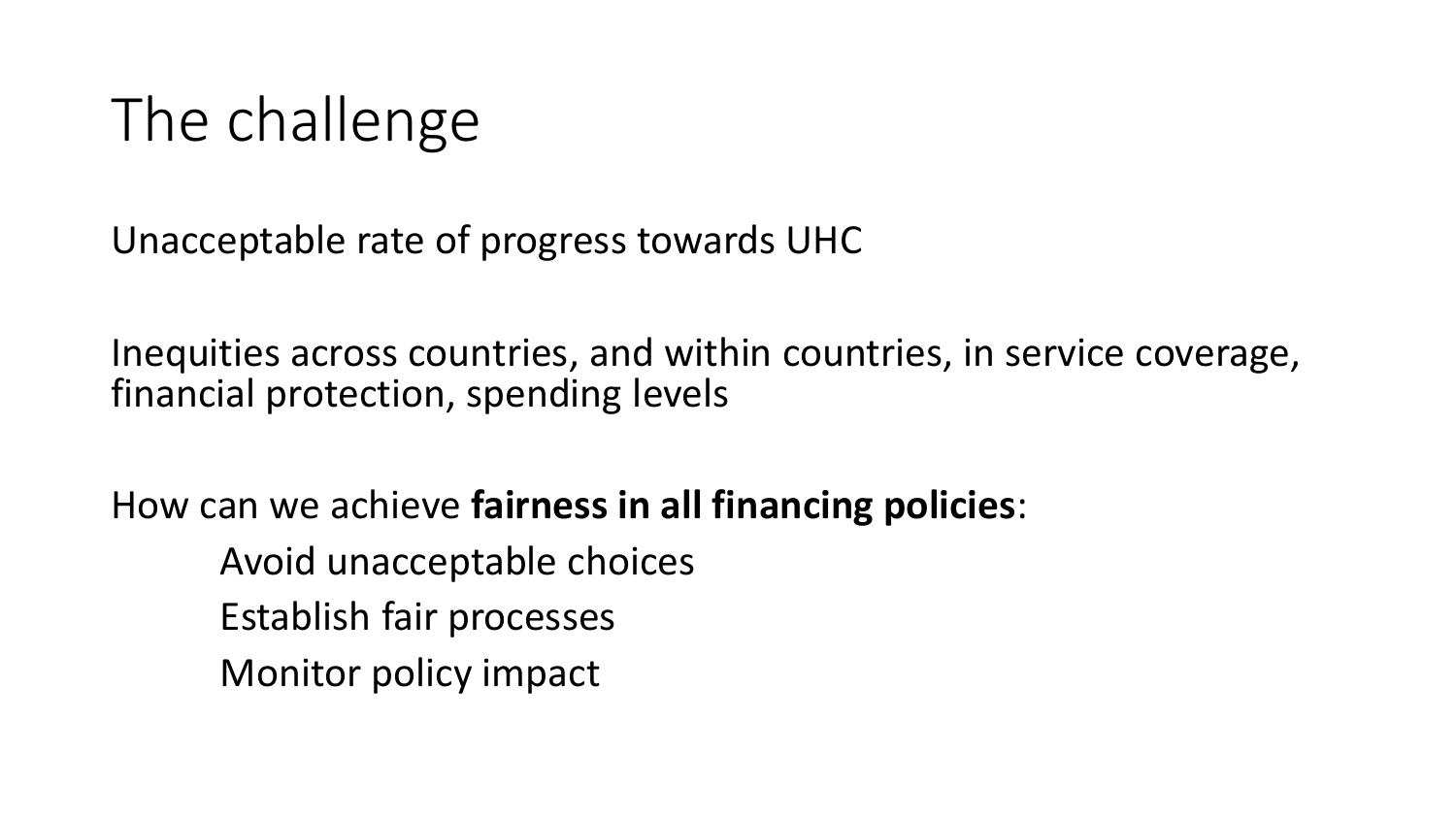## The framing: Unacceptable tradeoffs (policy decisions that worsen equity)



Fairness in process and accountability – Public involvement, transparency, criteria, appeals, regulations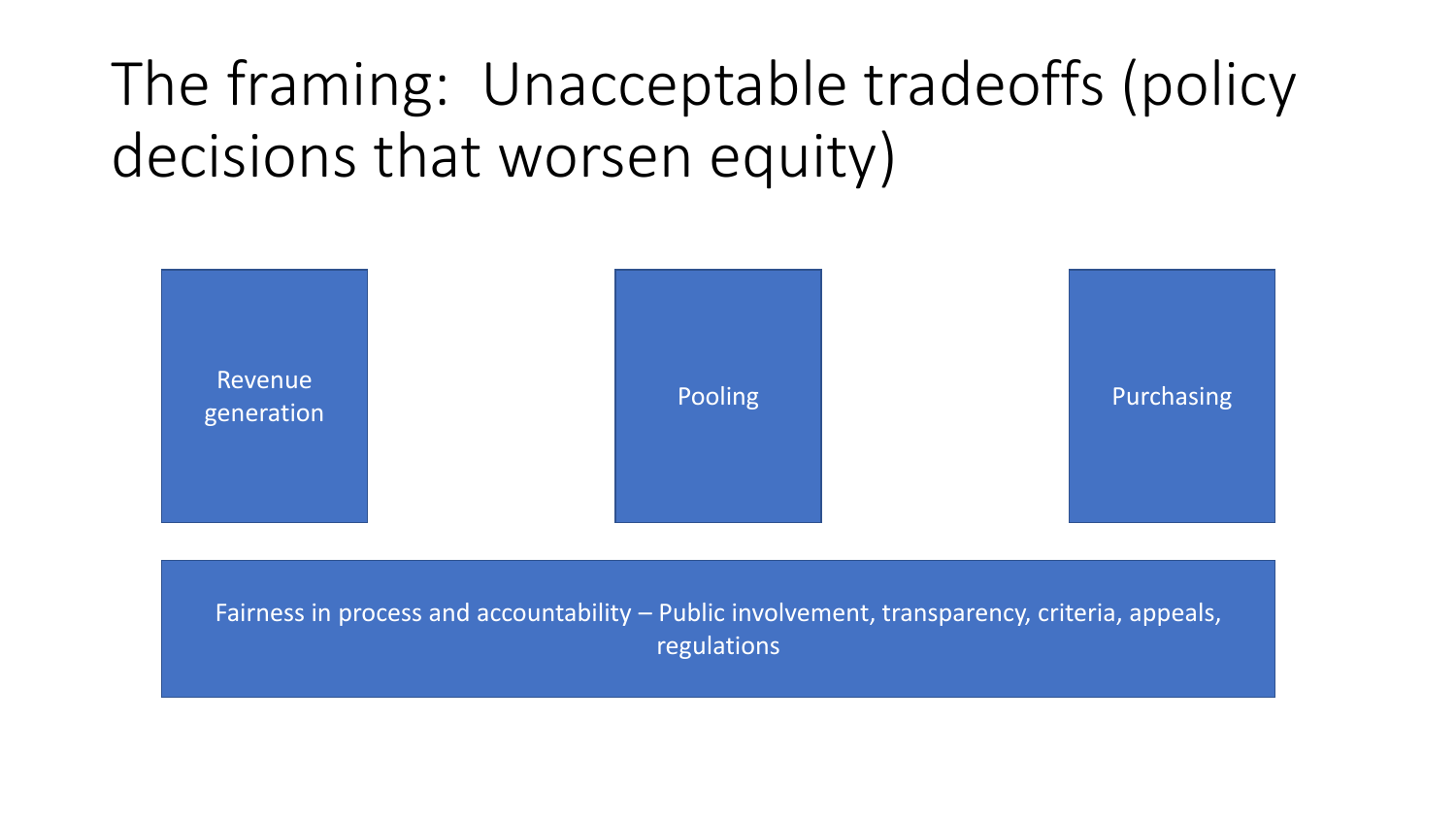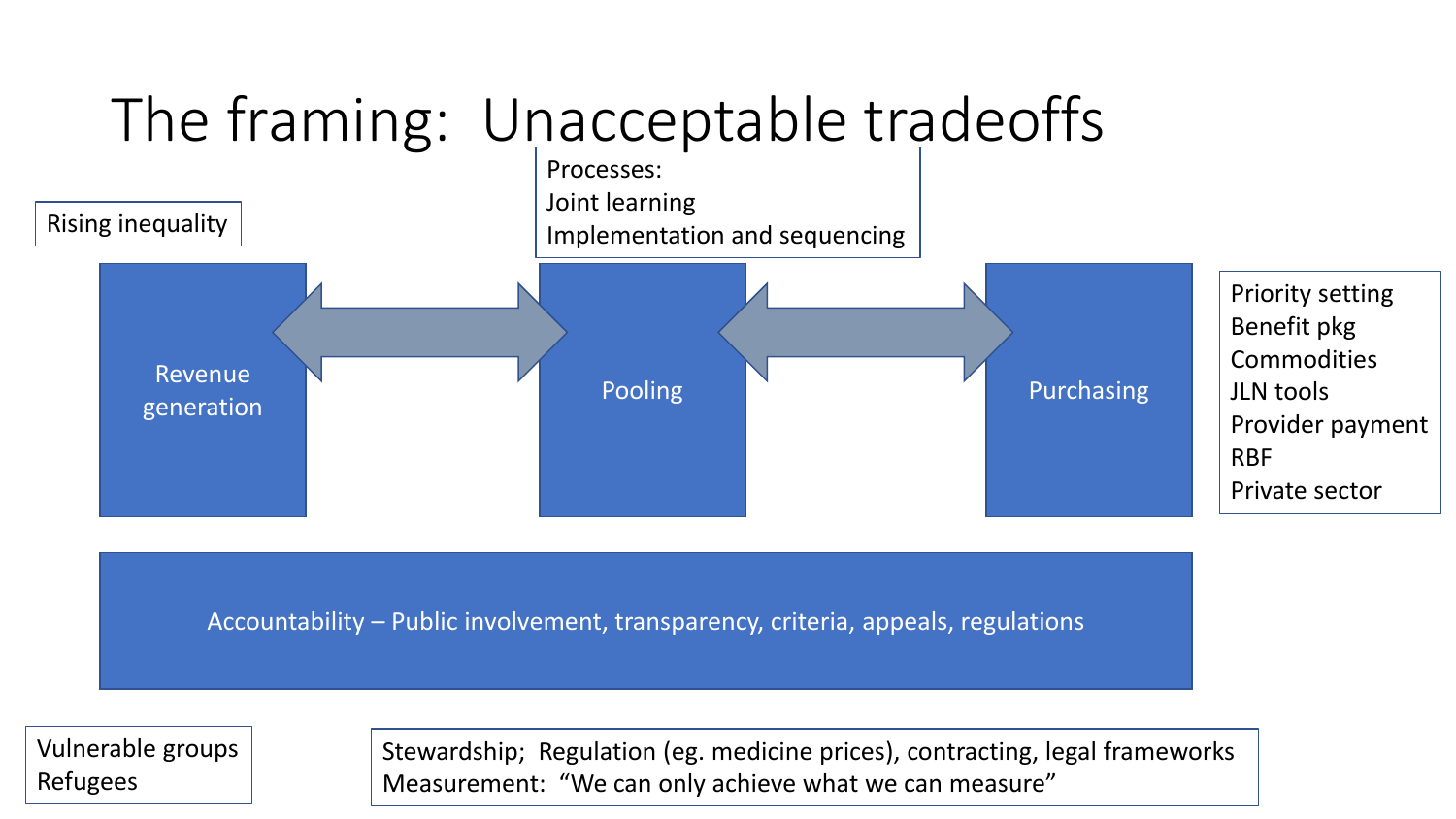## Revenue generation: "Money (that's what I want)" (Barrett Strong)

- Making the case for public spending on health
- Comprehensive analytical perspective across all mechanisms, post tax, post transfer
- Structural changes in the labour market and implications for payroll taxes
- Data systems to enable joined up policies
- Implications of increasing inequality tax havens, political interests
- Maintain government commitment (fungibility)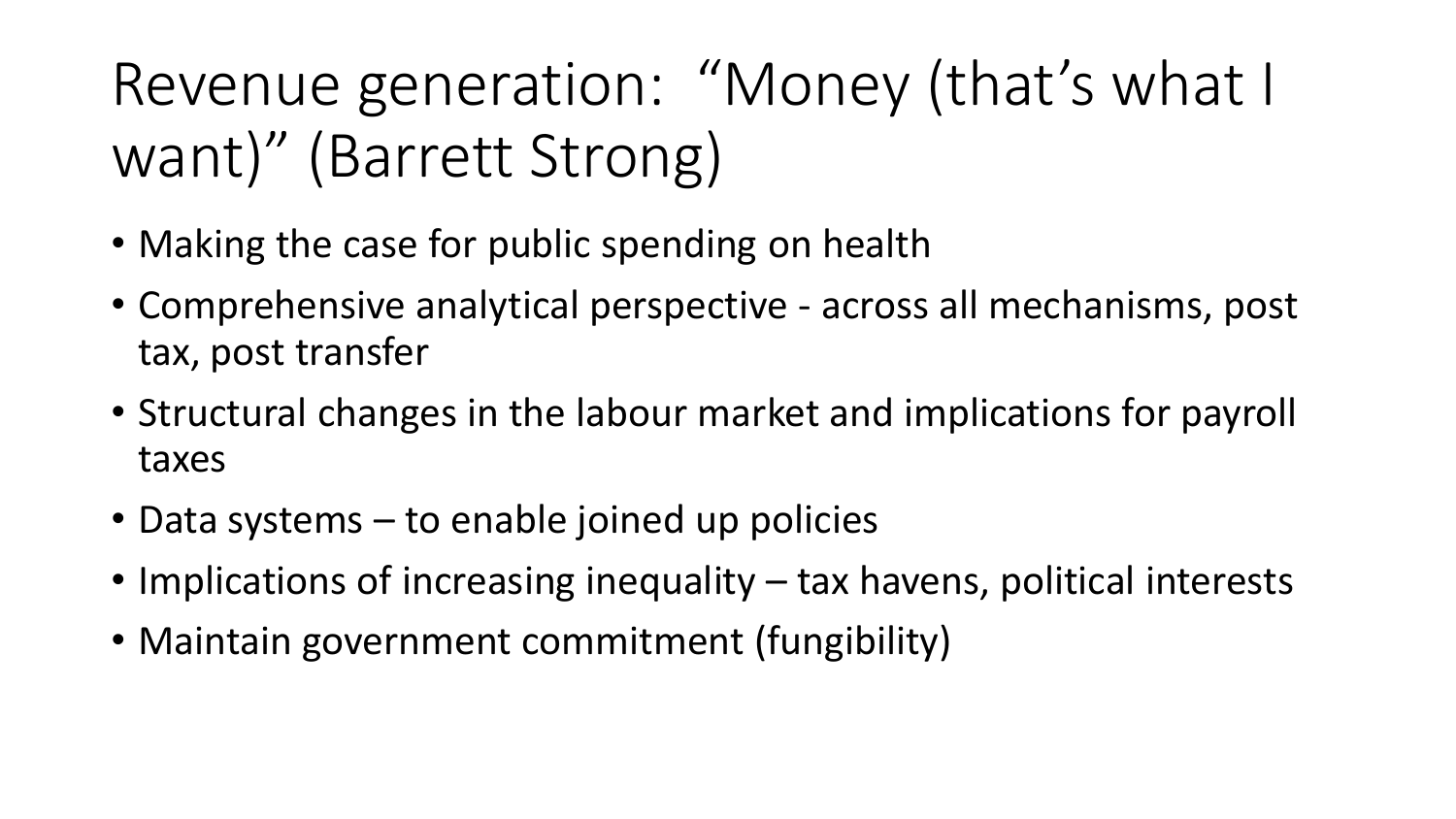## Pooling and equity: "It's not what you do, it's the way that you do it" (Bananarama)

Defragmentation is neither sufficient nor necessary for equity improvements:

- Pooling sets the framework for redistribution
- Fragmentation is widespread (>500 pools in Argentina; Devolution in Kenya has created more pools)
- Larger pools are better, but defragmentation may be politically difficult
- Pooling on its own will not deliver equity, because of demand and supplyside barriers
- Many policy options to create virtual pooling
	- "Pool the data before you pool the money" (Harmonization of data), benefit packages, provider payment
	- Risk equalization and other cross-subsidy mechanisms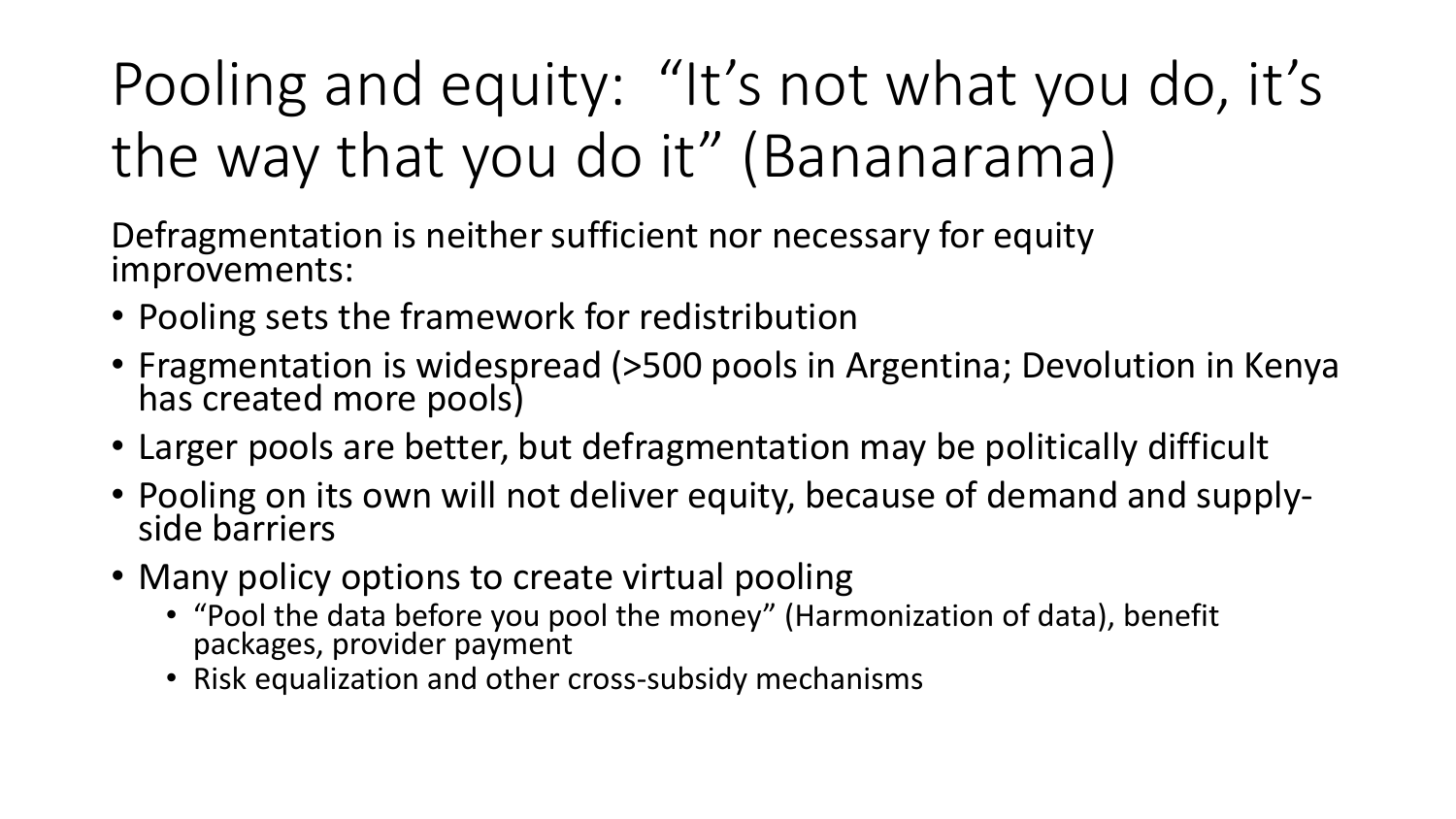Purchasing "I can't get no (resources to the frontline)" (after the Rolling Stones)

Evolutions in deciding "what to purchase"

- Explicit priority setting leads to transparency and accountability; can encourage public participation
- Analytical approaches that address financial protection and progressive prioritization

Ensuring coherence among multiple provider payment systems, and adaptive mechanisms

Purchasing innovations that get resources to the frontline

How to move from "Cartier" to "Walmart" private sector business model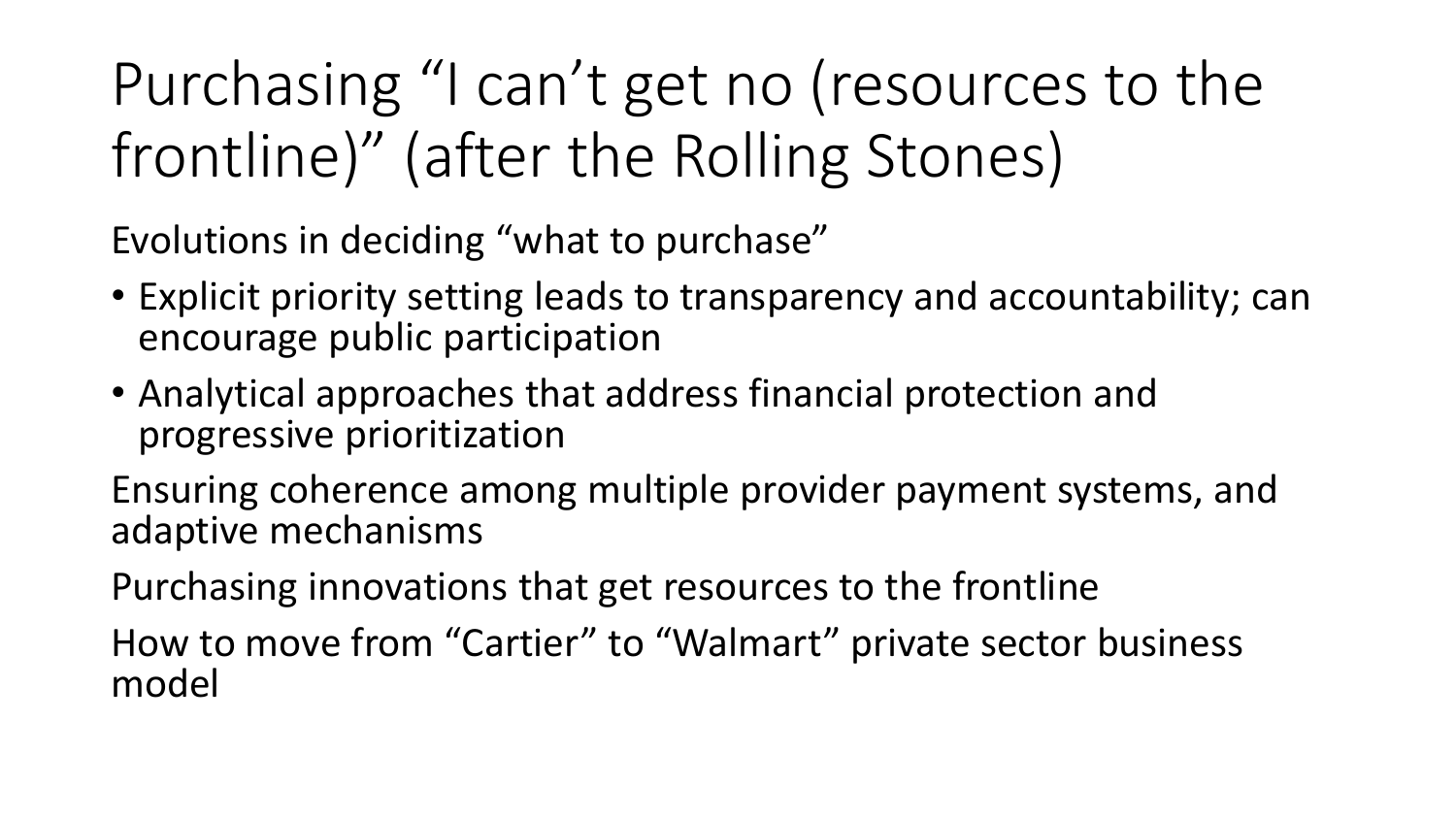### VIETNAM INDONESIA PHILIPPINES

2000 2002 2004 2006 2008 2010 2012 2014 2016

Health insurance coverage

0% 10% 20%

2000 2002 2004 2006 2008 2010 2012 2014 2016

Health insurance coverage



0% 10% 20%

2000 2002 2004 2006 2008 2010 2012 2014 2016

Health insurance coverage

2014<br>2015

**Other** 

2013

2012

0% 10% 20%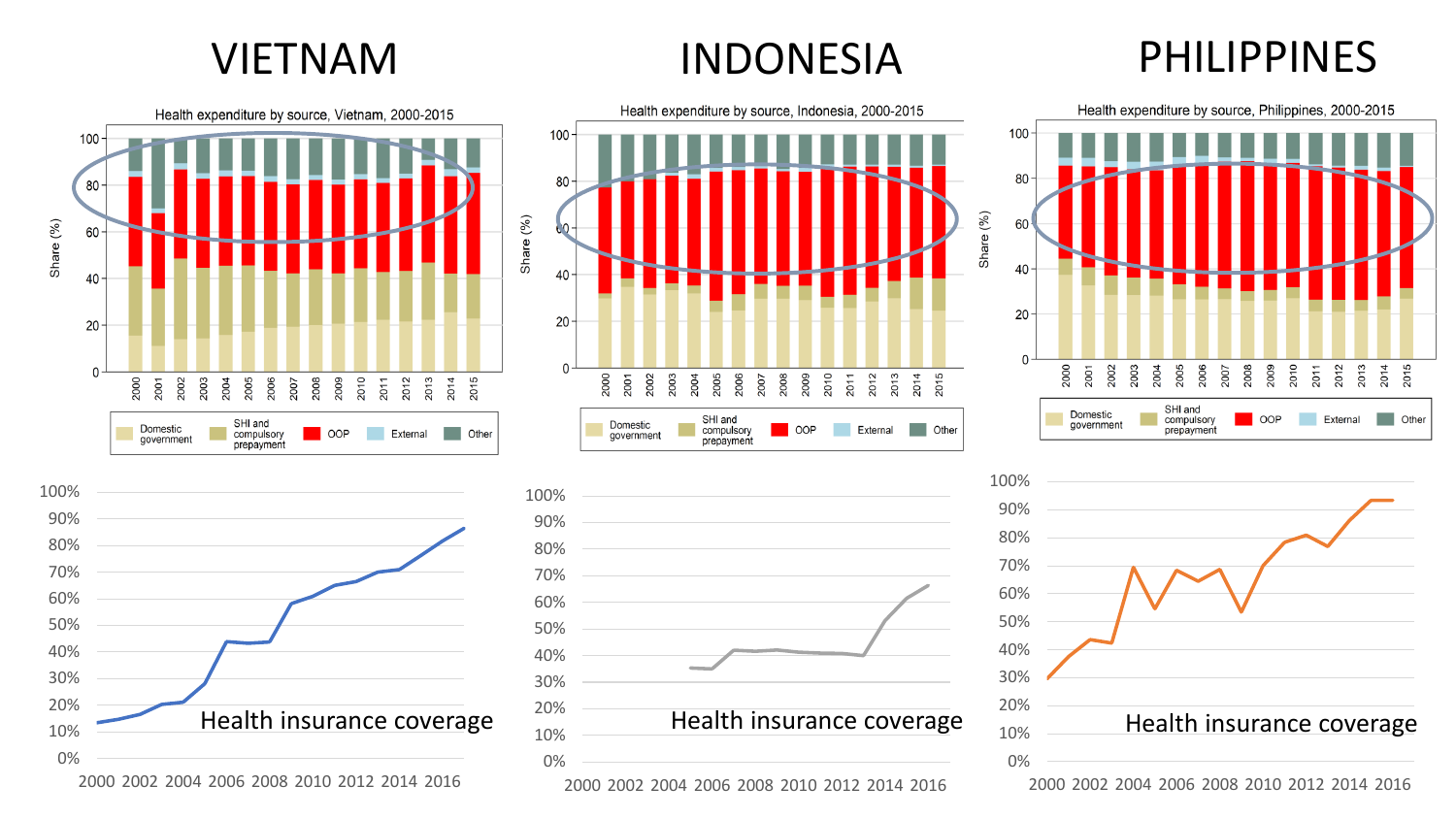Accountability: "Gimme some truth" (John Lennon)

- Principal agent relationships
- Collective action around shared objectives
- Institutions of accountability

Underpinned by information: "Engage IT – kills corruption, fraud and inefficiency" (Pavlo Kovtoniuk)

Tools to facilitate participation – beneficiary feedback, scorecards, budgeting processes, social audit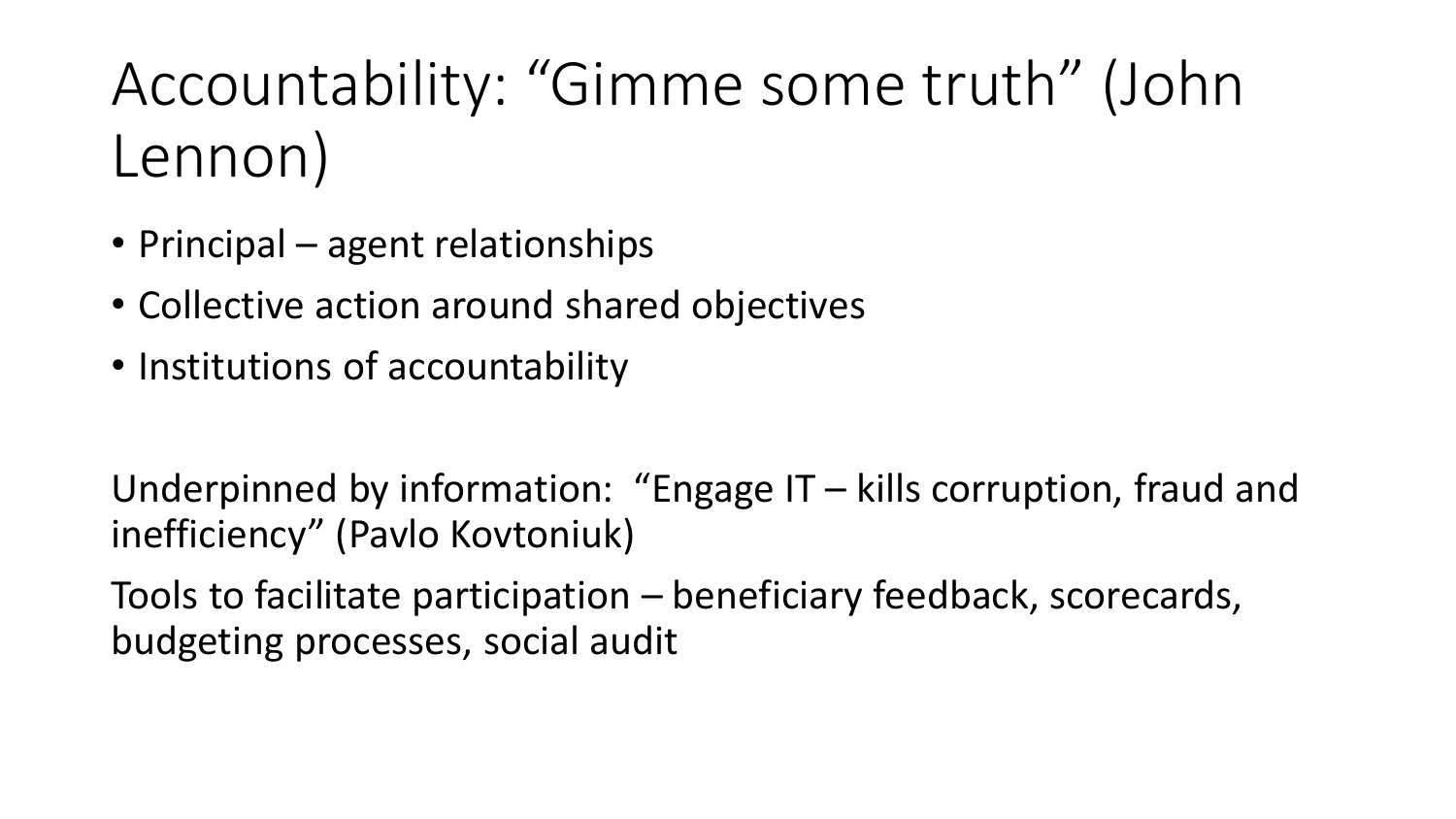### Key issues  $-1$

- Interactions among HF functions
	- Aligning revenues and expenditures
	- Aligning pooling with purchasing and demand-side and supply-side measures
- Politics of equity

Threats to solidarity / willingness to subsidise other Challenges of pooling and defragmentation – redistributive politics Provider payment winners and losers

- Sequencing of policy change Path dependence – irreversibility of some policy changes (and implications for implementation strategies)
- Managing transition from DAH
	- Basket financing in Tanzania ensures alignment and flexibility of development financing for frontline services
	- Using transition to build sustainable, integrated systems
	- Commodities …..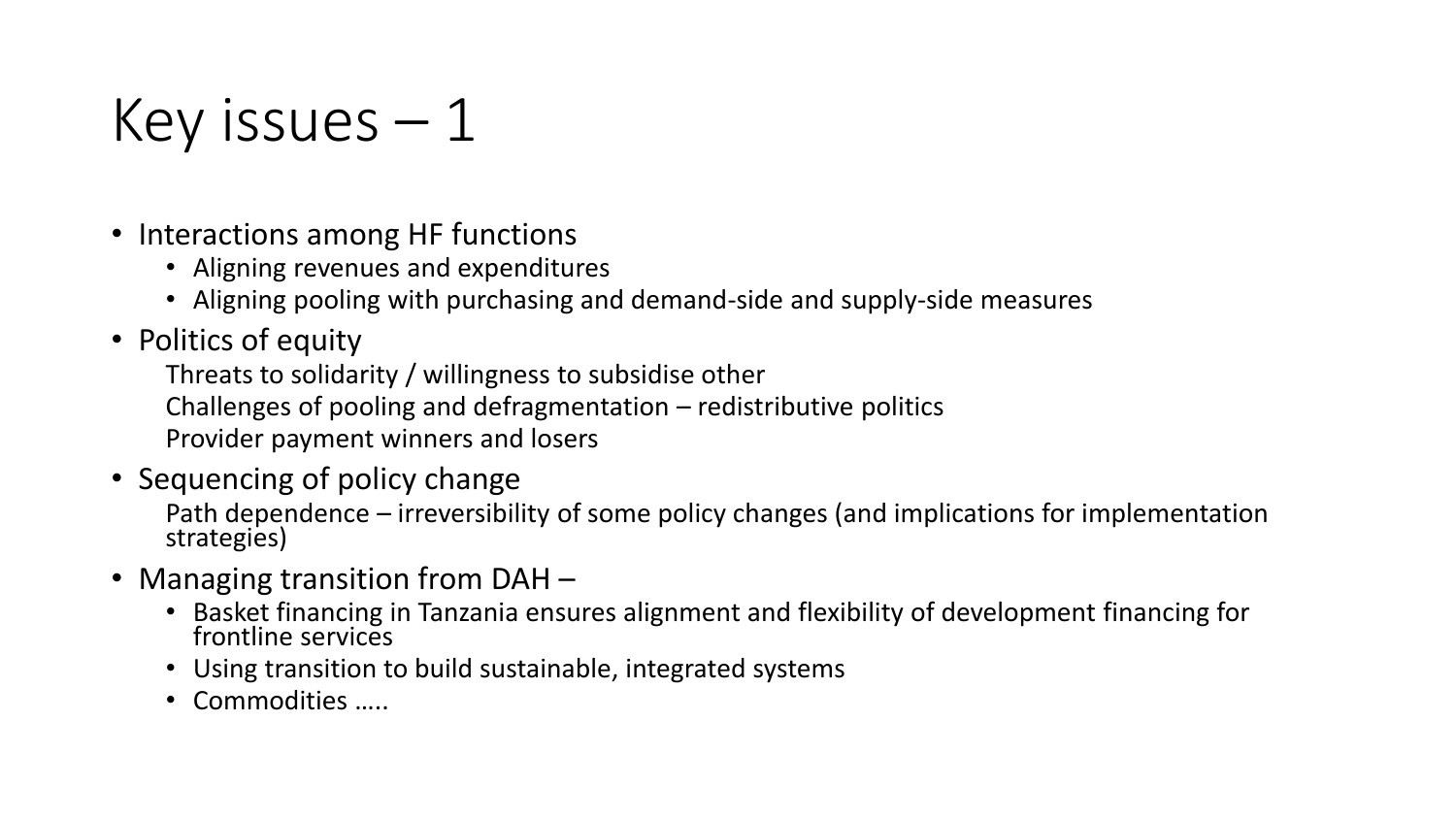### Key issues - 2

- Perverse incentives eg. budget systems that punish efficient use of resources
- Unacceptable trade-offs / "No-regret moves"
- Epidemiological transition challenges of NCDs (provider payment for LT conditions, capture NCDs in new monitoring tools)
- What possibilities for countries to leapfrog avoid completely the mistakes of others (and make new mistakes!).
- UHC is not just for the health sector:
	- Resource mobilization and MOF; understanding financing in an integrated way in aggregate, net of transfers. (trade-off)
	- PFM systems can undermine equity in resource allocation
	- Social protection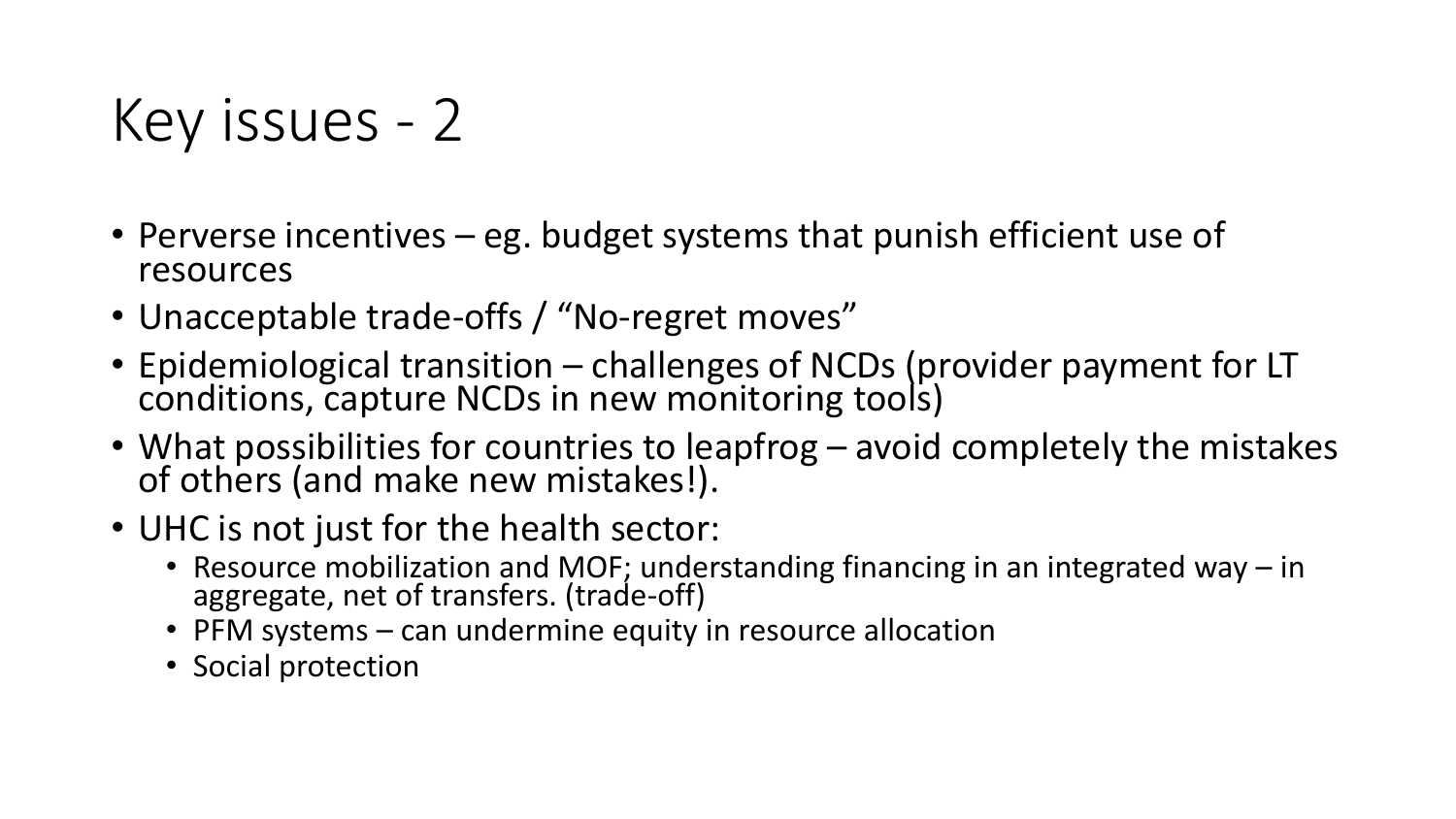## Critical importance of measurement, data and monitoring

- You can only achieve what you can measure
- Health Equity and Financial Protection Indicators
- New approaches / datasets (parallel session)
- Who bears cost of data collection (e.g. how to integrate cost data collection into provider contracts)
- Sustainability: actuarial analysis for sustainability of health insurance in India